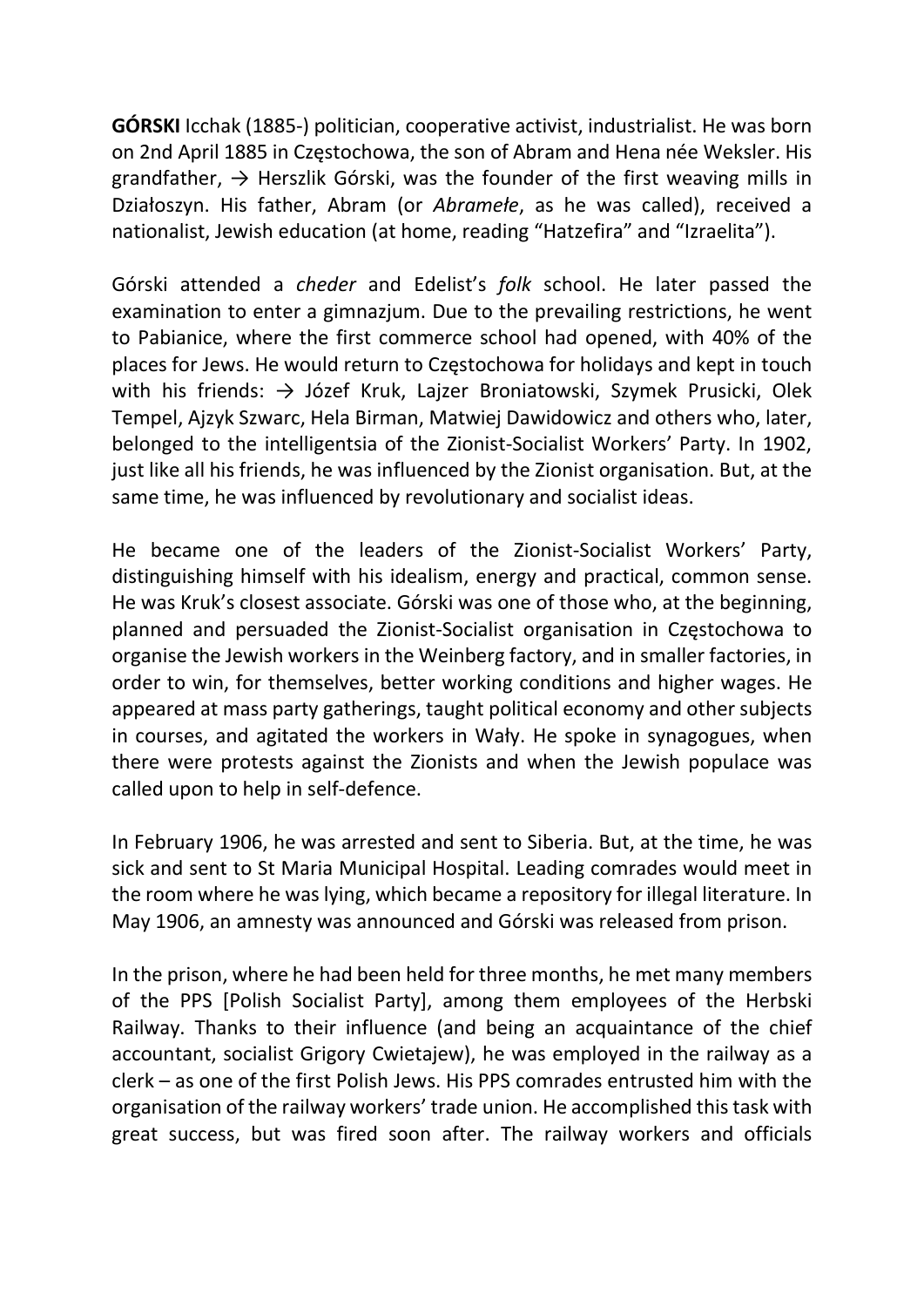presented him with a badge bearing the words "Zjednoczeniem silni" ["A Union of the Strong"].

Threatened with arrest, he could no longer continue his party activities. He was transferred to the Łódź organisation. At that time, he was already a law student at the Dorpat University. In Łodź, he tutored and devoted all his free time to the organisation. In 1909, when again threatened with arrest, he left for Vienna, where he continued his law studies. Together with Latzky-Bertold, Dawidowicz and other leaders of the Zionist-Socialist, who had come later to Vienna, he formed a party grouping. He published the "Freiland" journal and, in 1912, helped organise a Territorialist congress. He was elected president of the union of Jewish students from Russia, which numbered about 1,000 members.

During World War I, he was not interned, but was mobilised as a censor of correspondence of prisoners-of-war. He headed the department. As a censor, he had the opportunity to make contact with Jewish prisoners-of-war in the camps. In a camp near Linz, he was in close contact with a group of prisonersof-war from Częstochowa. He also helped to organise libraries and supported other cultural activities for Jewish and non-Jewish prisoners-of-war in other camps.

At the same time, he worked together with a group of Austrian socialists, who were against supporting their government in the war. They were led by Friedrich Adler, who had shot and killed the then Austrian Chancellor, Count Sterk. From them on, he had devoted his energies and abilities to the Austrian workers' movement. He was co-founder of the Freie Schule i Kinderfreund unions. He was active in the cooperative movement. He was an instructor in rational management of a cooperative and a board member of the Großeinkaufsgesellschaft für österreichische Konsumvereine. On several occasions, he was a delegate to international socialist congresses. As a close associate of Dr. Karl Renner, with great success, he led the Russian-Austrian Association exchange of goods and worked together with all economic institutions of the Workers' Bank (Arbeiterbank).

Following the Dolfuss-Schuschnig putsch in 1934 in Vienna, he was arrested, together with other socialist leaders. When the Freiland movement reorganised itself in 1936-38, he was one of the most active, and also a member of the world executive, together with  $\rightarrow$  Dr. A. Syngałowski, Dawidowicz, Feineleb, Kruk and others. It was then that, in Vienna, he set up a large Territorialist organisation, which had thousands of members and published its own "Freiland" journal in